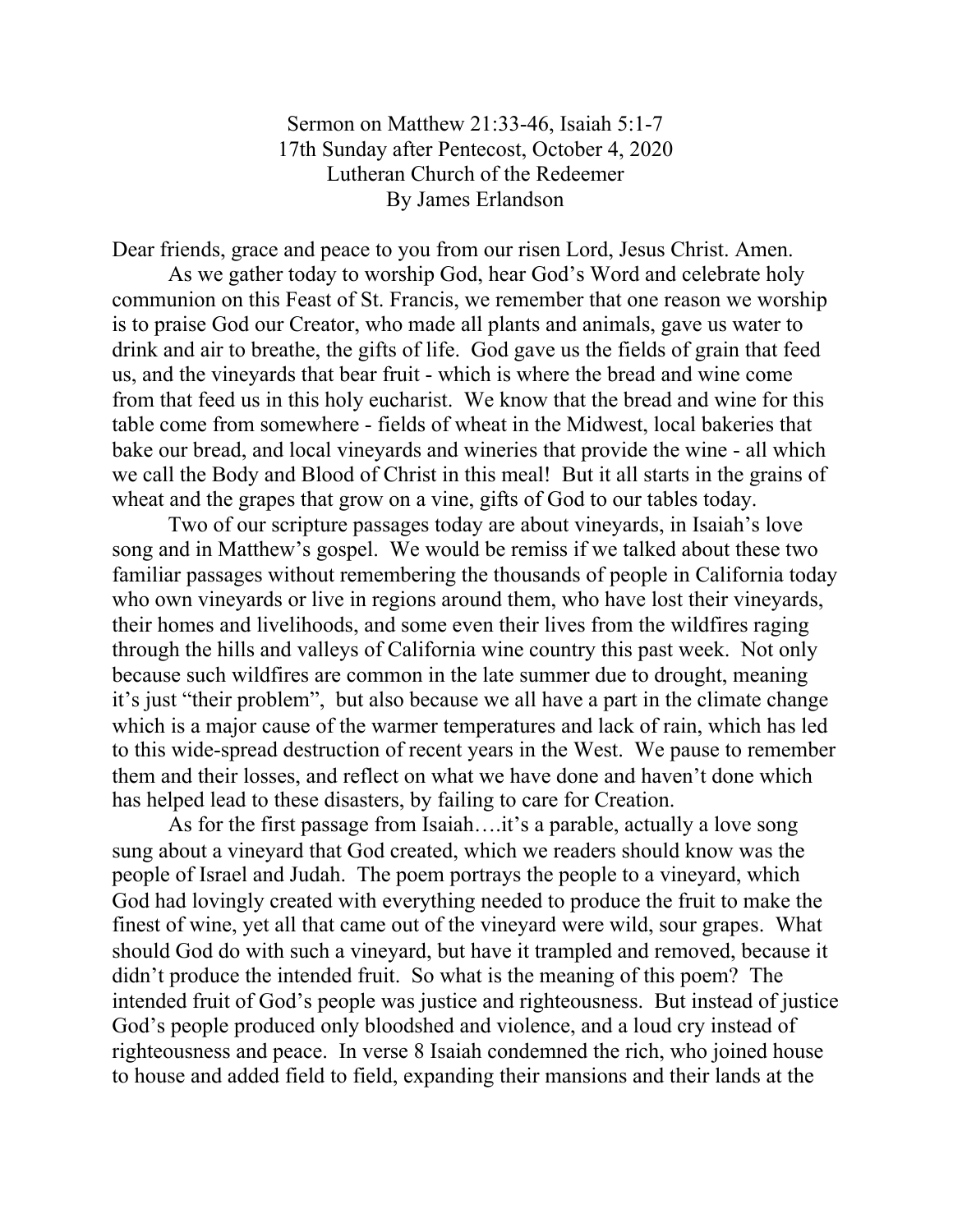expense of others, *"until there is room for no one but you, and you are left to live alone in the midst of the land."* That was the message of Isaiah to his own people.

Today the meaning is the same - God has given us all we need in our world for everyone to live abundant lives in peace, but you can see all around us the violence and bloodshed, with loud cries of protest against injustice. Our fields and cities are burning, and our waters are polluted. We have closed our borders to immigrants, refugees and asylum seekers fleeing danger and persecution in their own land, building border walls and deporting our immigrant neighbors. We have allowed the rich to receive economic benefits while those losing their jobs and health care are ignored. Some of us can work from home, while others have only the option to take risks as "essential workers" in hospitals, care centers, schools and the food industry. Some build larger houses while our neighbors are evicted or go homeless during a pandemic. Our nation declares itself "full", and closes doors to refugees, admitting the lowest numbers in years, and will not welcome them as many of us were welcomed. What will God do with such a people as us? What can we do in response but repent, turn ourselves around, and walk in a new direction with God, relearning how to care for one another? So we ask God in the Psalm today, *"Restore us, O God of hosts; let your face shine upon us, and we shall be saved!"*

Then there is the *Parable of the Wicked Tenants* from Matthew's gospel, which doesn't contain much good news at all, it seems. As we read last week, Jesus was teaching in the Temple of Jerusalem when he told this parable to the crowds, overheard by the chief priests and the elders, who wanted to know on whose authority he did these things. It's the story of another vineyard, leased by tenants from a landlord, who wouldn't pay their rent when it came due. The servants sent by the landowner to collect the rent they treated with violence, by beating one, killing one and stoning another. When the landowner sent his very own son to collect the payment owed, they even killed him. "What should the owner do to such tenants?" Jesus asked. The priests and elders said that such wicked tenants should be punished and die a miserable death, and the vineyard given to other tenants, who would produce fruit. It wasn't Jesus who said that! Jesus quoted Psalm 118: *"The stone that the builders rejected has become the cornerstone; this was the Lord's doing, and it is amazing in our eyes"!* He warned the priests and elders that the Kingdom of God was like that vineyard, and would be taken away from those who wouldn't produce fruit for the kingdom. That's when the priests and Pharisees plotted Jesus' arrest, because they knew he was talking about them.

I must offer a warning here. It is very common in the history of Christianity to see these parables as a condemnation of Israel, and the Jewish leaders of Jesus' time, for not doing right by God's people or bearing fruit for God. That could be